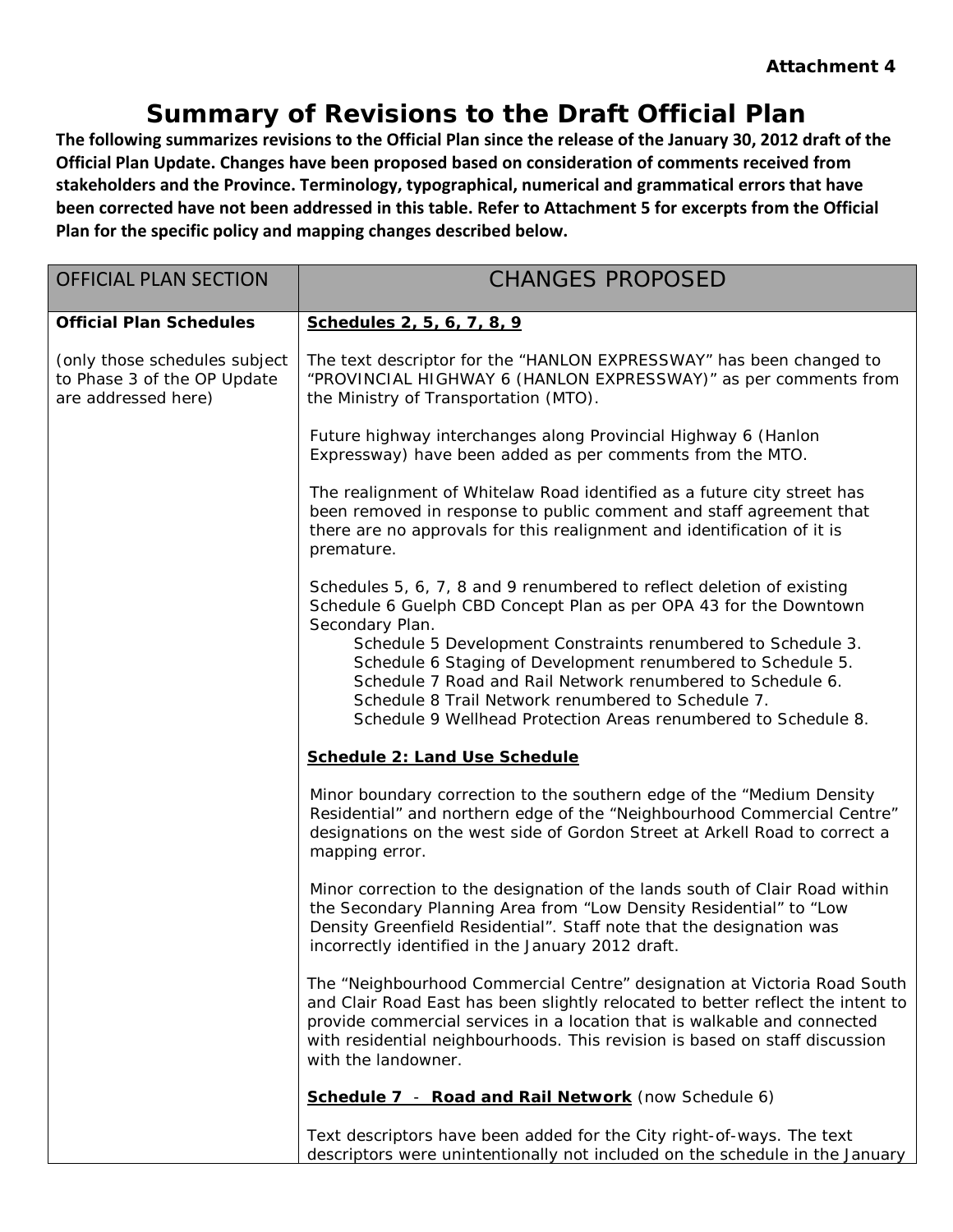| <b>OFFICIAL PLAN SECTION</b>                           | <b>CHANGES PROPOSED</b>                                                                                                                                                                                                                                                                                                                                                                                                                                                                                                                                                                                                                                                   |
|--------------------------------------------------------|---------------------------------------------------------------------------------------------------------------------------------------------------------------------------------------------------------------------------------------------------------------------------------------------------------------------------------------------------------------------------------------------------------------------------------------------------------------------------------------------------------------------------------------------------------------------------------------------------------------------------------------------------------------------------|
|                                                        | 2012 draft.                                                                                                                                                                                                                                                                                                                                                                                                                                                                                                                                                                                                                                                               |
|                                                        | Mapping error corrected for Arthur Street. Arthur Street classification<br>remains as per current OP.                                                                                                                                                                                                                                                                                                                                                                                                                                                                                                                                                                     |
|                                                        | Schedule 9- Wellhead Protection Areas (now Schedule 8)                                                                                                                                                                                                                                                                                                                                                                                                                                                                                                                                                                                                                    |
|                                                        | Larger scale has been used to enhance the context within the City limits.                                                                                                                                                                                                                                                                                                                                                                                                                                                                                                                                                                                                 |
|                                                        | Symbols for wellhead locations have been modified to enhance visibility.                                                                                                                                                                                                                                                                                                                                                                                                                                                                                                                                                                                                  |
| 1. Introduction                                        | 1.3.13 Minor revision to this policy to add "spelling". This policy allows the<br>City to make minor modifications to the Official Plan without an amendment<br>to correct things such as grammatical and spelling errors or numbering.                                                                                                                                                                                                                                                                                                                                                                                                                                   |
| 2. Strategic Directions                                | No Changes.                                                                                                                                                                                                                                                                                                                                                                                                                                                                                                                                                                                                                                                               |
| 3. Planning Complete and<br><b>Healthy Communities</b> | 3.11 Community Mixed-use Nodes                                                                                                                                                                                                                                                                                                                                                                                                                                                                                                                                                                                                                                            |
|                                                        | Policy 9.4.2 under Community Mixed-use Centres has been moved into this<br>section as policy 3.11.3. This policy is related to the overall node and<br>placing it in Section 3.11 provides clarity to the anticipated development of<br>the overall node of which the Community Mixed-use Centre is one<br>component.                                                                                                                                                                                                                                                                                                                                                     |
|                                                        | 3.14 Employment Lands                                                                                                                                                                                                                                                                                                                                                                                                                                                                                                                                                                                                                                                     |
|                                                        | Policies 3.14.6, 3.14.7 and 3.14.8 have been moved into this section from<br>Chapter 9. These policies provide the overall average density target for<br>employment lands within the greenfield area. The intent of the policy is to<br>provide guidance to the planning for the greenfield areas in terms of how<br>the City anticipates the overall density target to be met. The City will<br>monitor the achievement of the targets over time. The density targets are<br>not to be applied on a site-by-site basis; rather they are an expected<br>average if the lands develop in the future with the full range of land uses<br>permitted within the designations. |
|                                                        | Policy 3.14.8 provides further guidance to how the City plans to achieve the<br>targets within the Greenfield area. While land use permissions have not<br>been restricted, the preference is that employment uses that result in low<br>numbers of jobs would locate within the built-up area of the City because<br>the density target does not apply to the built-up area. Also, this would<br>support the intensification of industrially designated lands within the built-<br>up area of the City where convenient access to rail and the highway system<br>is also available.                                                                                      |
|                                                        | These changes were made based on staff review of public comments and<br>discussions with stakeholders.                                                                                                                                                                                                                                                                                                                                                                                                                                                                                                                                                                    |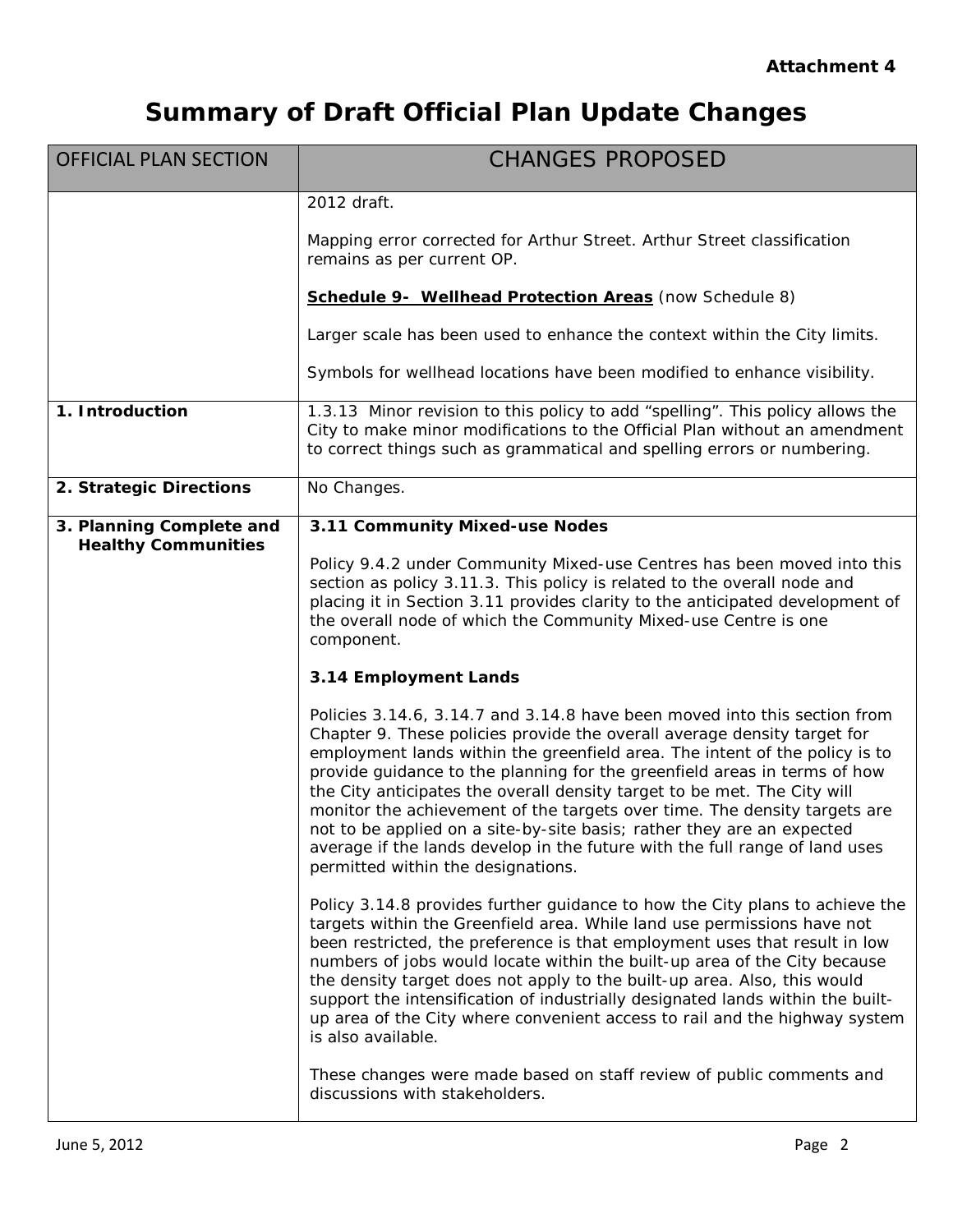| <b>OFFICIAL PLAN SECTION</b> | <b>CHANGES PROPOSED</b>                                                                                                                                                                                                                                                                                                                                                                                                                                                |
|------------------------------|------------------------------------------------------------------------------------------------------------------------------------------------------------------------------------------------------------------------------------------------------------------------------------------------------------------------------------------------------------------------------------------------------------------------------------------------------------------------|
|                              | 3.21.1 Staging of Development                                                                                                                                                                                                                                                                                                                                                                                                                                          |
|                              | 3.21.1.2 iv) Wording of policy related to Stage 4 area has been modified to<br>be consistent with the wording used for Stage 3. Policy provides a<br>geographic description of the Stage 4 area and deletes the description<br>related to land supply. Changes made in response to public comment. Staff<br>note that the timing of development and provision of servicing will be<br>determined through the secondary plan process and the capital budget<br>process. |
| 4. Protecting What is        | 4.3.3 Source Protection                                                                                                                                                                                                                                                                                                                                                                                                                                                |
| <b>Valuable</b>              | Policy 4.3.3.1 iii) has been deleted as per comments from the Ministry of<br>Municipal Affairs and Housing (MMAH). MMAH indicated that the Clean<br>Water Act has not identified the extraction of mineral aggregates as a<br>significant threat in source water protection areas.                                                                                                                                                                                     |
|                              | Policy 4.3.3.1 iv) the term "handling" has been deleted as per comments<br>from the Ministry of Municipal Affairs and Housing (MMAH). MMAH indicates<br>that activities such as "handling" cannot be regulated through the Planning<br>Act.                                                                                                                                                                                                                            |
|                              | 4.4.3 Landfill Constraint Areas                                                                                                                                                                                                                                                                                                                                                                                                                                        |
|                              | Policy 4.4.3.2 has been revised in accordance with comments received from<br>the Ministry of the Environment (MOE). MOE provided alternative wording<br>that provides greater detail for development of former landfill sites as per<br>the Environmental Protection Act.                                                                                                                                                                                              |
|                              | 4.8 Cultural Heritage Resources                                                                                                                                                                                                                                                                                                                                                                                                                                        |
|                              | Objective c) and e) The wording of these objectives has been revised as per<br>comments from the Ministry of Tourism, Culture and Sport (MTCS). MTCS<br>asked that the language of these objectives be strengthened to be<br>consistent with the Provincial Policy Statement (PPS).                                                                                                                                                                                    |
|                              | 4.8.1.7 The wording of this policy has been revised as per comment from<br>MTCS to strengthen the language beyond "encourage".                                                                                                                                                                                                                                                                                                                                         |
|                              | 4.8.1.9 The wording of this policy has been revised as per comment from<br>MTCS to indicate that the disruption or disturbance of archaeological sites is<br>illegal without an archaeological license.                                                                                                                                                                                                                                                                |
|                              | 4.8.1.12 The wording of this policy has been revised as per comment from<br>MTCS. This policy is related to ensuring that cultural heritage resources are<br>conserved and protected in all planning and development matters. MTCS<br>asked that particular mention be made of transportation, infrastructure and<br>servicing projects.                                                                                                                               |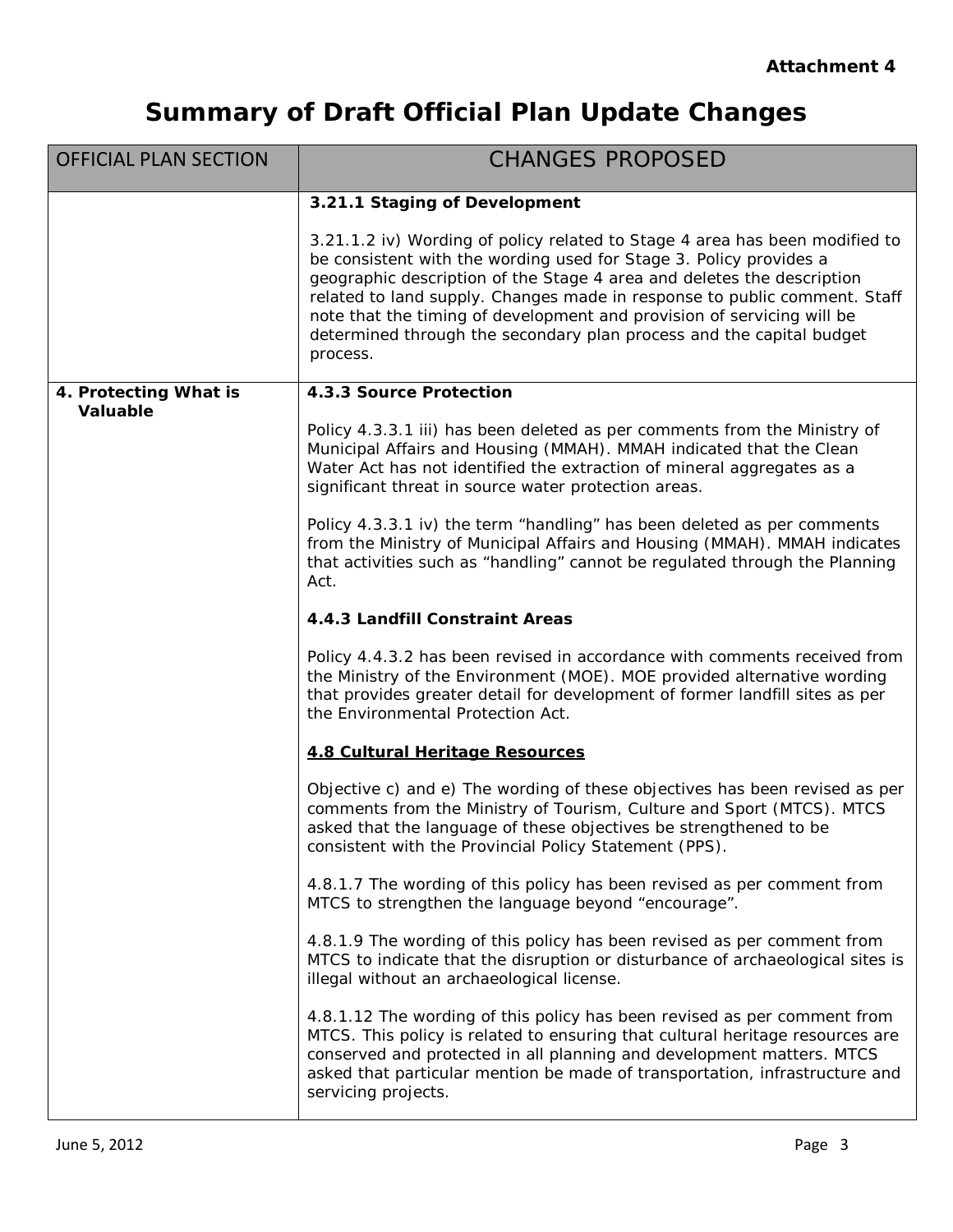| <b>OFFICIAL PLAN SECTION</b>                                        | <b>CHANGES PROPOSED</b>                                                                                                                                                                                                                                                                                                                                          |
|---------------------------------------------------------------------|------------------------------------------------------------------------------------------------------------------------------------------------------------------------------------------------------------------------------------------------------------------------------------------------------------------------------------------------------------------|
| 4. Protecting What is<br><b>Valuable</b>                            | 4.8.1.15 The wording of this policy has been revised as per comment from<br>MTCS to include "consultation with Heritage Guelph" in decisions about<br>disposal, sale or lease of City-owned real property designated under the<br>Ontario Heritage Act.                                                                                                          |
|                                                                     | 4.8.2 Heritage Designation                                                                                                                                                                                                                                                                                                                                       |
|                                                                     | 4.8.2.6 has been revised as per comment from MTCS to state that the<br>repeal of a heritage designation would be in accordance with the Ontario<br>Heritage Act.<br>4.8.6 Archaeological Resources                                                                                                                                                               |
|                                                                     | 4.8.6.1 The word "prehistoric" in this policy has been replaced with<br>"precontact" as per comment from MTCS.                                                                                                                                                                                                                                                   |
|                                                                     | 4.8.6.4 subsection v) in this policy has been deleted as per comment from<br>MTCS because it may conflict with archaeological licensing requirements.                                                                                                                                                                                                            |
|                                                                     | 4.8.8 Heritage Trees                                                                                                                                                                                                                                                                                                                                             |
|                                                                     | 4.8.8.2 This policy has been modified to remove "to the fullest extent<br>possible" and replace it with "through appropriate measures under the<br>Ontario Heritage Act" to provide clarity as to what protection of a heritage<br>tree means. This policy was revised based on public comments.                                                                 |
| 5. Movement of People                                               | 5.11 Parking                                                                                                                                                                                                                                                                                                                                                     |
| and Goods - An<br><b>Integrated</b><br><b>Transportation System</b> | 5.11.7 This is a new policy as per comments from MOI. MOI suggested that<br>a policy related to shared parking arrangements be added to the OP.                                                                                                                                                                                                                  |
|                                                                     | <b>5.12 Transportation Networks</b>                                                                                                                                                                                                                                                                                                                              |
|                                                                     | 5.12.3 This policy relates to the province's permit control area adjacent to<br>provincial highways. The wording of this policy has been modified in<br>accordance with comments from the Ministry of Transportation (MTO).                                                                                                                                      |
| 6. Municipal Services                                               | 6.1 Policies                                                                                                                                                                                                                                                                                                                                                     |
|                                                                     | 6.1.17 is a new policy that has been added to address comments related to<br>the definition of high volume water and wastewater users. This policy states<br>that the City will develop guidelines as to what constitutes a high volume<br>user to assist in responding to inquiries for potential development and in<br>the review of development applications. |
|                                                                     | 6.4 Stormwater Management                                                                                                                                                                                                                                                                                                                                        |
|                                                                     | 6.4.8 has been modified based on staff review to indicate that stormwater<br>facilities are generally discouraged in municipal parks except where<br>identified in the Stormwater Management Master Plan (2011).                                                                                                                                                 |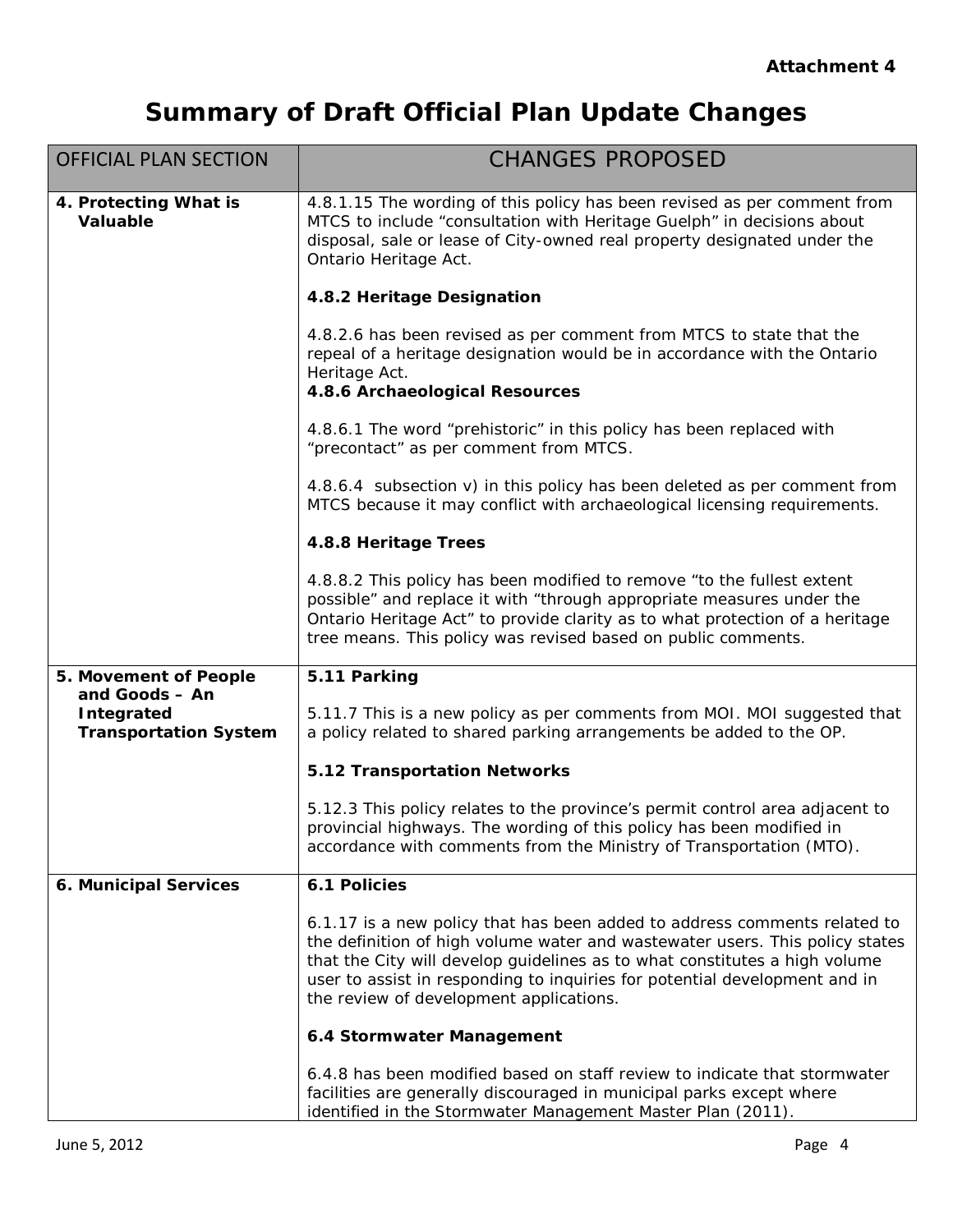| <b>OFFICIAL PLAN SECTION</b>          | <b>CHANGES PROPOSED</b>                                                                                                                                                                                                                                                                                                                                   |
|---------------------------------------|-----------------------------------------------------------------------------------------------------------------------------------------------------------------------------------------------------------------------------------------------------------------------------------------------------------------------------------------------------------|
| 7. Community<br><b>Infrastructure</b> | 7.2 Affordable Housing                                                                                                                                                                                                                                                                                                                                    |
|                                       | 7.2.1 Affordable Housing Targets                                                                                                                                                                                                                                                                                                                          |
|                                       | 7.2.1.2 This policy has been modified in response to public comments to<br>provide clarity that the target is an annual average to be measured city-<br>wide.                                                                                                                                                                                             |
|                                       | 7.2.1.3 This policy has been modified based on comments from MMAH to<br>indicate that the City will support the County in the achievement of a target<br>for social housing. The City does not have control over the amount of social<br>housing to be developed since the County is the Service Manager.                                                 |
|                                       | 7.3 Open Space System: Trails and Parks                                                                                                                                                                                                                                                                                                                   |
|                                       | The introductory statement to this section has been modified to include<br>wording related to Trails and Parks being complementary to and<br>interconnected with the Natural Heritage System. This modification is in<br>response to public comment concerning the loss of language in the OP<br>around a "linked open space concept".                    |
|                                       | Objective j) has been revised to include "naturalization and environmental<br>enhancement" in appropriate open space and park locations. This change<br>has been made in response to public comment around the loss of language<br>in the OP related to naturalization of the rivers' edges in areas that are not<br>part of the Natural Heritage System. |
| 8. Urban Design                       | Objective f) minor modification to wording to replace "strengthen and<br>enhance" with "respect". Change made based on staff review and concern<br>expressed through comments that development in existing areas should<br>respect the nature and feel of the area.                                                                                       |
|                                       | 8.1 Sustainable Urban Design                                                                                                                                                                                                                                                                                                                              |
|                                       | 8.1.3 Policy revised based on staff review. Intent is that residential<br>neighbourhoods would have amenities and bus stops within walking<br>distance. Mixed-use areas are one example of an amenity.                                                                                                                                                    |
|                                       | 8.2 Public Realm                                                                                                                                                                                                                                                                                                                                          |
|                                       | 8.2.2 This is a new policy to replace former 8.4.9. Revision is based on<br>public comments related to the policy that prohibited new gated<br>communities. The new policy provides support to the vision of creating new<br>neighbourhoods that are integrated and connected with existing<br>development.                                               |
|                                       |                                                                                                                                                                                                                                                                                                                                                           |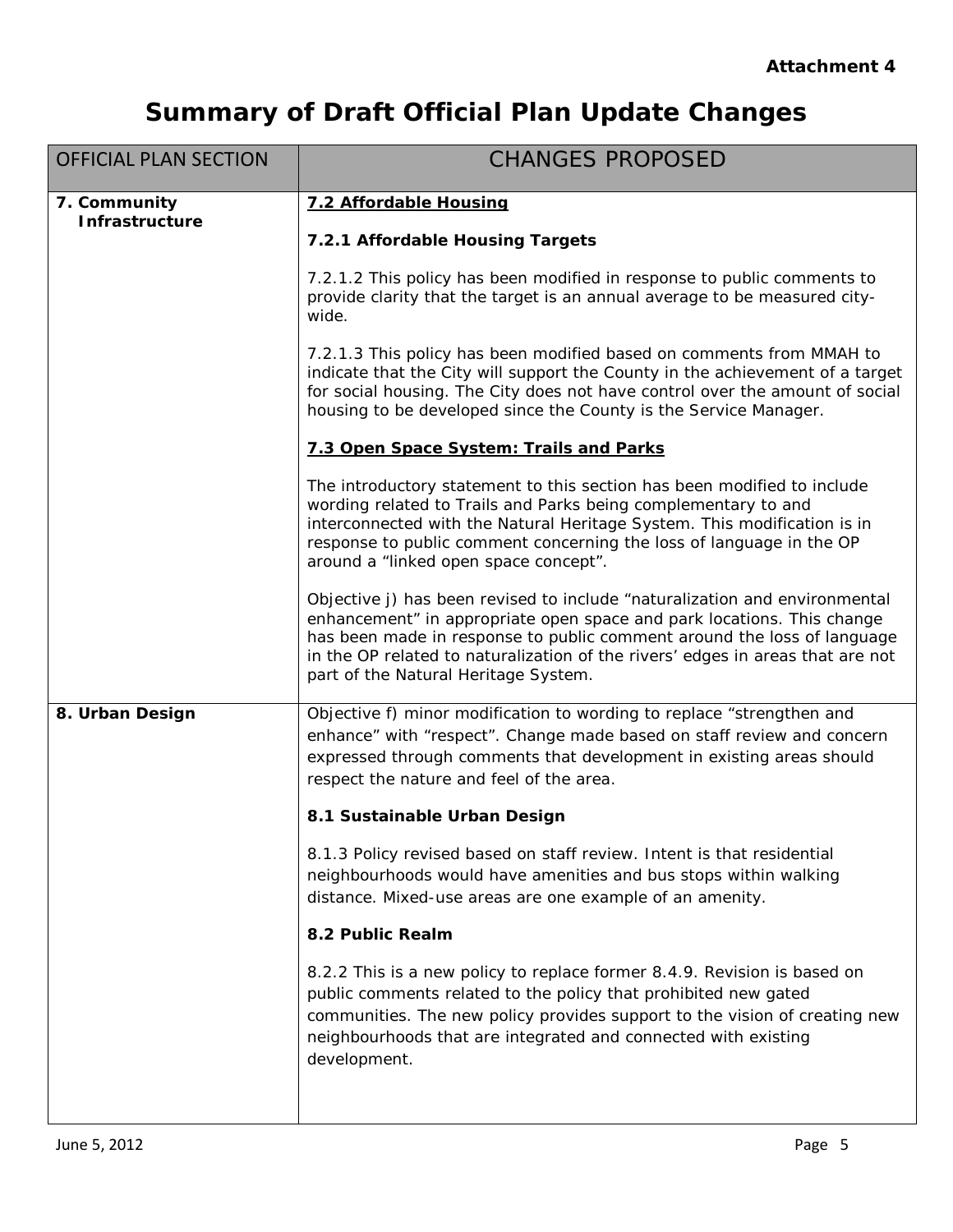| <b>OFFICIAL PLAN SECTION</b> | <b>CHANGES PROPOSED</b>                                                                                                                                                                                                                                                                                                                                                                                                                                                                                                                                                                                           |
|------------------------------|-------------------------------------------------------------------------------------------------------------------------------------------------------------------------------------------------------------------------------------------------------------------------------------------------------------------------------------------------------------------------------------------------------------------------------------------------------------------------------------------------------------------------------------------------------------------------------------------------------------------|
| 8. Urban Design              | 8.3 Landmarks, Public Views and Vistas                                                                                                                                                                                                                                                                                                                                                                                                                                                                                                                                                                            |
|                              | 8.3.6 Policy modified to delete "and/or visual access to" based on public<br>comments. Comments were concerned with what visual access means and<br>how it would be implemented. Staff feel that "public vista" which is a<br>defined term appropriately covers the intent of the policy.                                                                                                                                                                                                                                                                                                                         |
|                              | 8.4 Gateways                                                                                                                                                                                                                                                                                                                                                                                                                                                                                                                                                                                                      |
|                              | 8.4.8 This policy has been revised to delete the third sentence which<br>addressed discouraging entrance features that create the appearance of<br>walled communities. This change was made in response to public comment.<br>Staff feel that the intent of the policy is maintained by providing examples<br>of gateway treatments.                                                                                                                                                                                                                                                                              |
|                              | 8.4.9 This policy which is concerned with not permitting controlled access or<br>gated communities has been deleted in response to public comment. A new<br>policy has been added to Section 8.2 (Policy 8.2.2) to address integrated<br>and connected communities. Staff continue to be of the opinion that gated<br>communities do not fit the vision for future development of the City but feel<br>that other policies within Chapters 3 and 8 adequately address the vision for<br>creating integrated, connected communities.                                                                               |
|                              | 8.6 Built-form: All Built Forms other than Low Rise Residential                                                                                                                                                                                                                                                                                                                                                                                                                                                                                                                                                   |
|                              | 8.6.12, 8.6.13 and 8.6.14 are new policies. These policies have been added<br>to this section to replace the minimum height policies in the non-residential<br>land use designations in Chapter 9. A number of comments were received<br>expressing concern about the policies that required a minimum height of 2<br>storeys. Staff feel that the urban design and site intensification matters<br>related to minimum height are addressed through these new policies which<br>encourage a minimum height of 2 storeys and encourage building and site<br>design to allow for building expansions in the future. |
|                              | 8.12 Parking                                                                                                                                                                                                                                                                                                                                                                                                                                                                                                                                                                                                      |
|                              | 8.12.2 A new policy has been added to replace the parking policies under<br>the land use designations in Chapter 9. This policy provides the same<br>direction as the former Chapter 9 policies in that it encourages alternatives<br>to surface parking. Concerns were raised through comment letters<br>suggesting that the policies could be interpreted as a requirement rather<br>than an encouragement.                                                                                                                                                                                                     |
|                              | 8.12.10 Policy moved from Chapter 9 (9.4.2.9). Staff feel that the policies<br>related to general development of parking areas are best placed in the                                                                                                                                                                                                                                                                                                                                                                                                                                                             |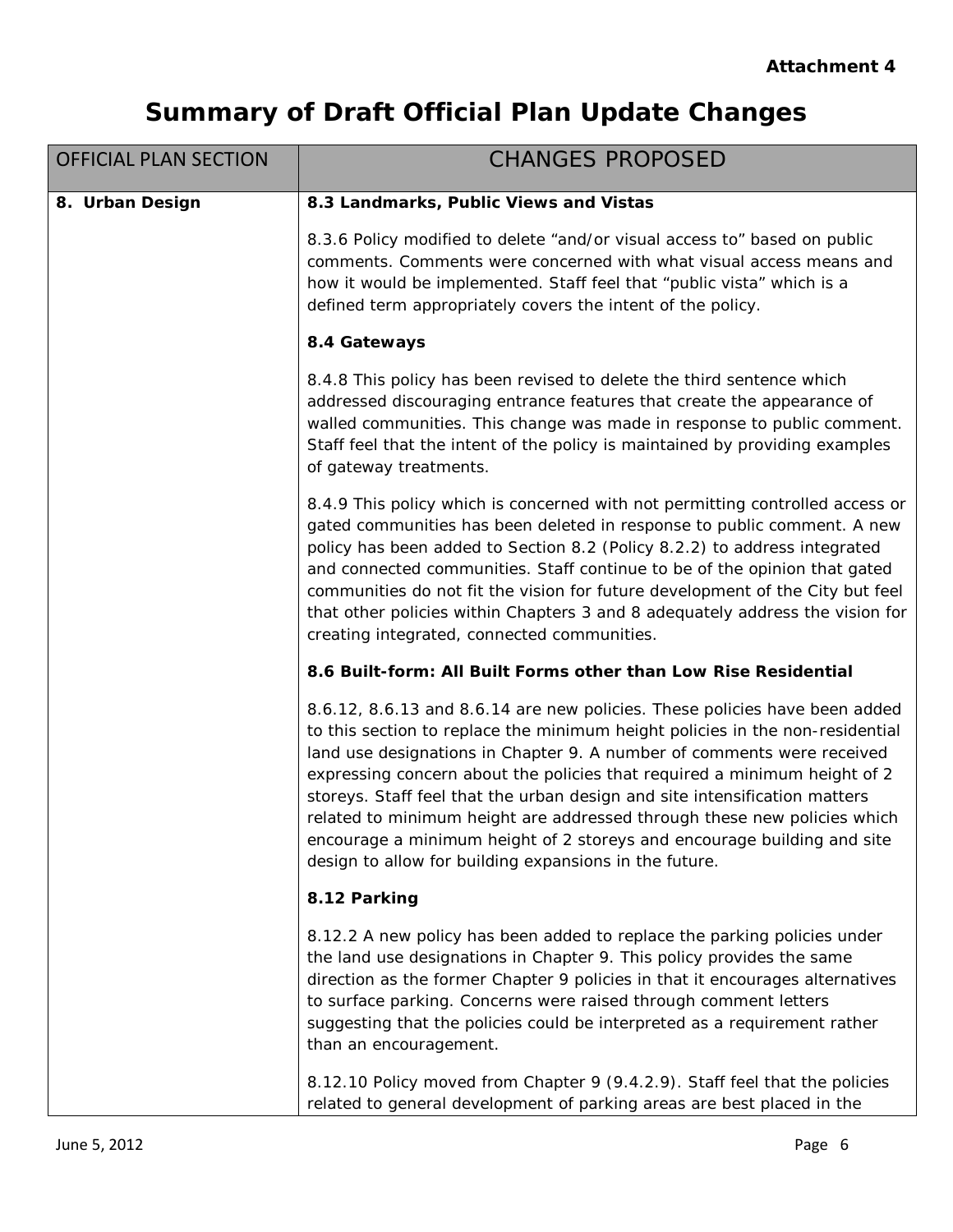| <b>OFFICIAL PLAN SECTION</b> | <b>CHANGES PROPOSED</b>                                                                                                                                                                                                                                                                                                                                                                     |
|------------------------------|---------------------------------------------------------------------------------------------------------------------------------------------------------------------------------------------------------------------------------------------------------------------------------------------------------------------------------------------------------------------------------------------|
|                              | Urban Design section of the Plan because they are related to design of sites<br>rather than land use permissions.                                                                                                                                                                                                                                                                           |
|                              | 8.12.12 Policy moved from Chapter 9 (refer to comment for 8.12.10).                                                                                                                                                                                                                                                                                                                         |
|                              | 8.12.13 This is a new policy as per comments from the Ministry of<br>Infrastructure (MOI). MOI suggested that a policy related to future<br>redevelopment, retrofitting or transition of surface parking areas be added<br>to the OP.                                                                                                                                                       |
| 9. Land Use Designations     | 9.3.1.3 Schools                                                                                                                                                                                                                                                                                                                                                                             |
|                              | 9.3.1.3.1 iii) the second sentence has been deleted based on comments<br>from the Upper Grand District School Board. The statement is operational in<br>nature and does not accurately reflect how decisions are made about<br>construction of schools.                                                                                                                                     |
|                              | 9.3.3 Low Density Greenfield Residential                                                                                                                                                                                                                                                                                                                                                    |
|                              | 9.3.3.4 New policy added to allow for bonusing in this land use designation.<br>Staff revised the maximum density as part of the January 2012 draft but<br>overlooked the permissions related to bonusing. Staff note that the<br>exclusion of bonusing for this designation was an error.                                                                                                  |
|                              | 9.3.4 Medium Density Residential                                                                                                                                                                                                                                                                                                                                                            |
|                              | 9.3.4.5 Parking – this policy has been deleted and replaced by the new<br>parking policy in Chapter 8 Urban Design (8.12.2).                                                                                                                                                                                                                                                                |
|                              | 9.3.5 High Density Residential                                                                                                                                                                                                                                                                                                                                                              |
|                              | 9.3.5.5 Parking – this policy has been deleted and replaced by the new<br>parking policy in Chapter 8 Urban Design (8.12.2).                                                                                                                                                                                                                                                                |
|                              | 9.4.2 Community Mixed-use Centre                                                                                                                                                                                                                                                                                                                                                            |
|                              | Objective b) deleted here and moved to Section 3.11. This change was<br>made in response to comments. The objective is focused on the long-term<br>evolution of the Community Mixed-use Node of which the Community<br>Mixed-use Centre is one component. The objective is better suited to be<br>incorporated as a policy in the Community Mixed-use Node section of<br>Chapter 3.         |
|                              | 9.4.2.4 This policy has been revised in response to comments. Concern was<br>expressed that residential uses were required in the Community Mixed-use<br>Centres. The policies indicate that residential is a permitted use. Policy<br>9.4.2.4 was intended to express that residential uses, if developed, would<br>be in a mixed-use building or in a multiple unit residential building. |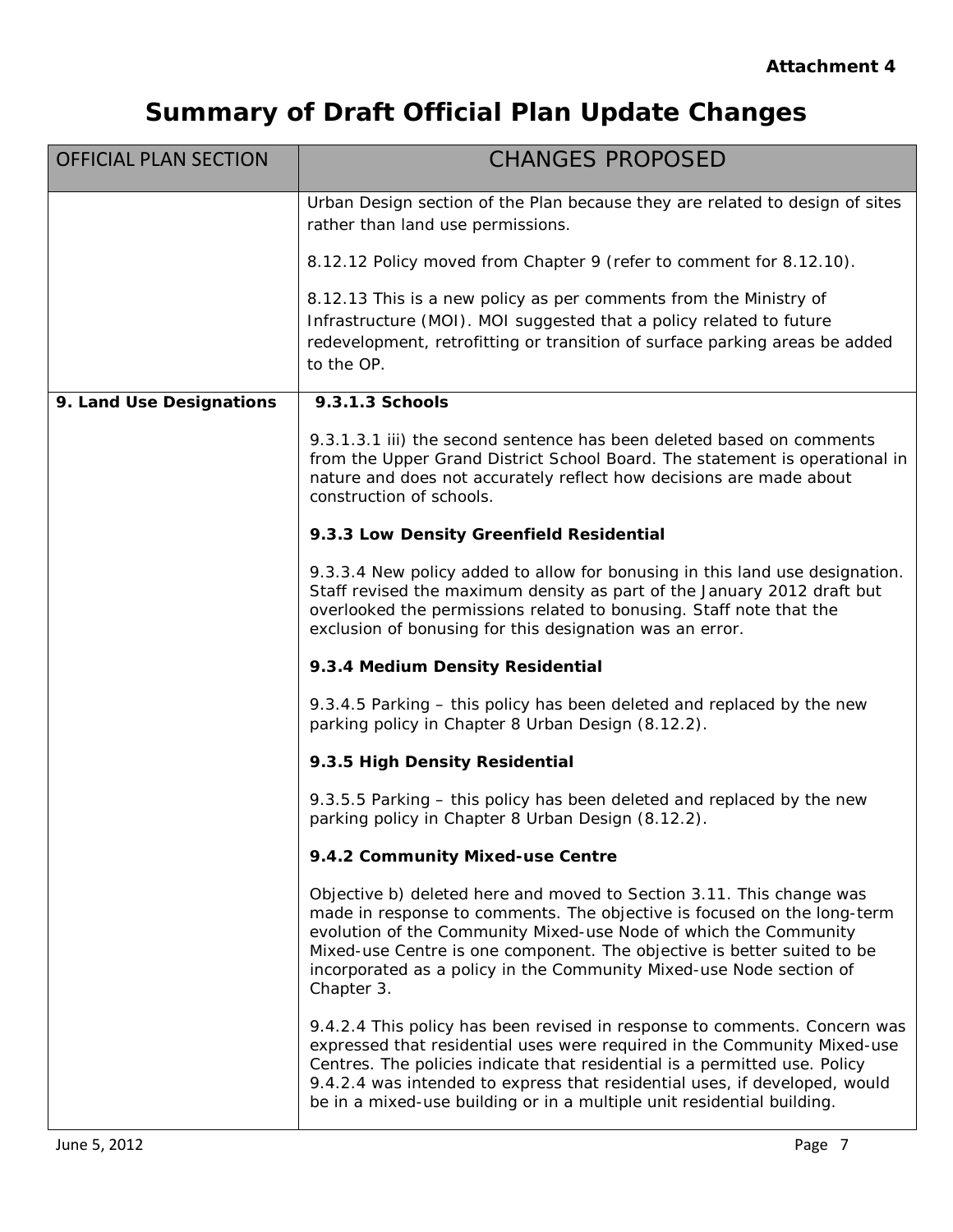| <b>OFFICIAL PLAN SECTION</b> | <b>CHANGES PROPOSED</b>                                                                                                                                                                                                                                                                                                                                               |
|------------------------------|-----------------------------------------------------------------------------------------------------------------------------------------------------------------------------------------------------------------------------------------------------------------------------------------------------------------------------------------------------------------------|
| 9. Land Use Designations     | 9.4.2.6 The wording of this policy has been modified in response to<br>comments to provide clarity that it is directed to identified Main Street<br>areas only. Subsection v) has been modified to clarify its intent related to<br>supporting a pedestrian-oriented streetscape and to be consistent with a<br>similar policy in the Mixed-use Corridor designation. |
|                              | 9.4.2.8 (new number, was 9.4.2.7) This policy has been modified based on<br>comments to clearly recognize that each Community Mixed-use Centre has<br>unique circumstances that would be considered in development<br>applications.<br>9.4.2.8 Policy deleted because the intent of the policy is covered by policies<br>in sections 8.12 and 8.13.                   |
|                              | 9.4.2.9 Policy moved to Chapter 8, Section 8.12                                                                                                                                                                                                                                                                                                                       |
|                              | 9.4.2.11 (new number, was 9.4.2.12) Permitted uses have been modified<br>to delete "medium and high density" in front of multi-unit residential<br>buildings. The density component is covered by the minimum and<br>maximum density policies for this designation.                                                                                                   |
|                              | 9.4.2.17 (new number, was 9.4.2.18) Minimum height requirement deleted<br>and replaced by policies in Section 8.6.                                                                                                                                                                                                                                                    |
|                              | 9.4.2.21 and 9.4.2.22 Parking policies were deleted from this section and<br>are covered by policies in section 8.12.                                                                                                                                                                                                                                                 |
|                              | 9.4.3 Mixed-use Corridor                                                                                                                                                                                                                                                                                                                                              |
|                              | 9.4.3.9 This policy related to minimum heights has been deleted and<br>replaced by a policy in Section 8.6.                                                                                                                                                                                                                                                           |
|                              | 9.4.3.12 and 9.4.3.13 are parking policies that have been deleted and<br>replaced by policies in Section 8.12.                                                                                                                                                                                                                                                        |
|                              | 9.4.4 Neighbourhood Commercial Centre                                                                                                                                                                                                                                                                                                                                 |
|                              | 9.4.4.10 This policy related to the maximum street frontage that may be<br>used for surface parking has been deleted and is covered by policies in<br>Section 8.12.                                                                                                                                                                                                   |
|                              | 9.4.4.11 (new number, was 9.4.4.12) "medium density" has been deleted<br>in reference to multi-unit residential as a permitted use based on staff<br>review because it conflicts with the intent of the land use designation which<br>is that commercial is the primary use and residential would only be<br>permitted in a mixed-use building.                       |
|                              | 9.4.4.14 (new number, was 9.4.4.15) the minimum height portion of this<br>policy has been deleted and is covered by a policy in Section 8.6.                                                                                                                                                                                                                          |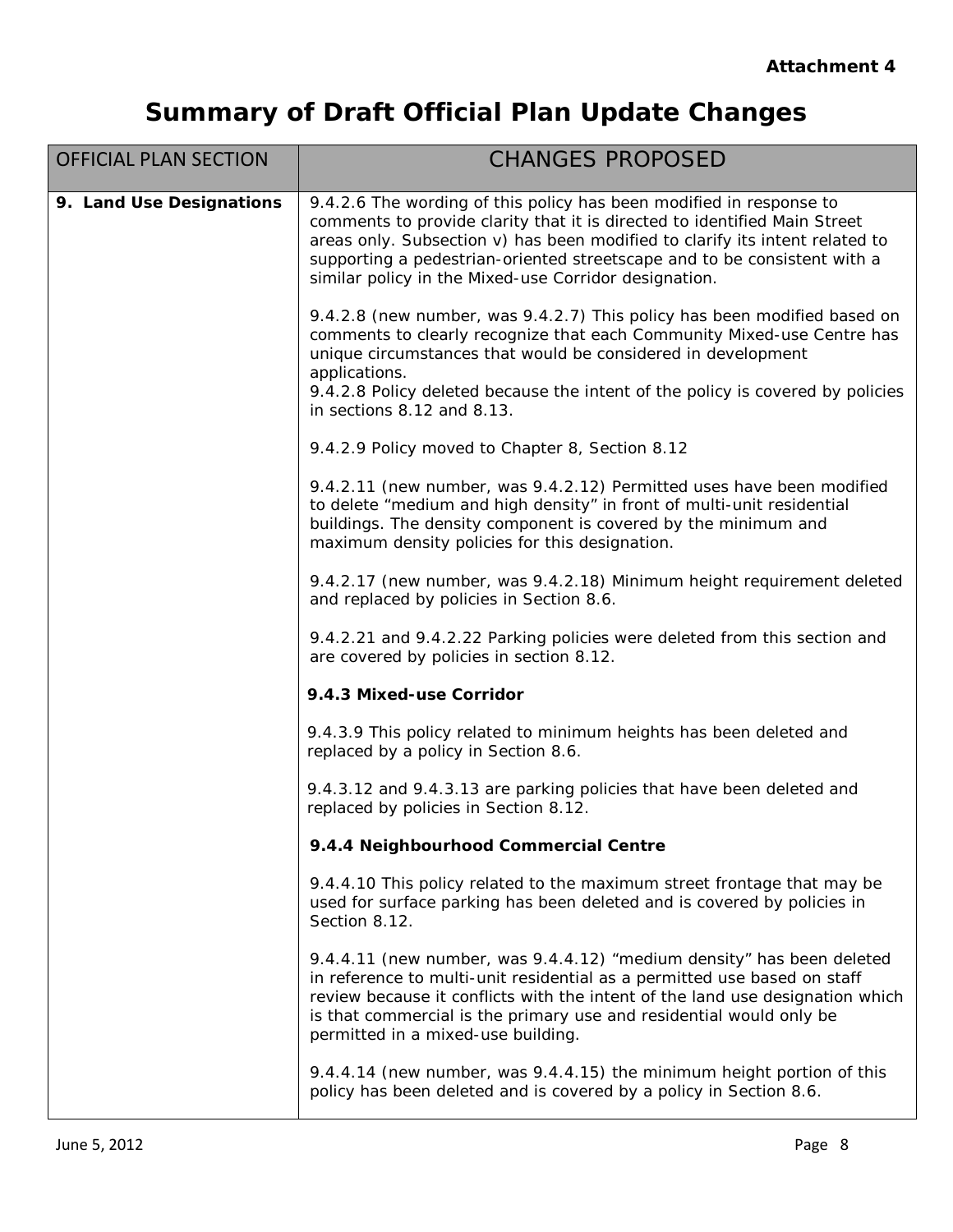| <b>OFFICIAL PLAN SECTION</b> | <b>CHANGES PROPOSED</b>                                                                                                                                                                                                                                                                                                                                                                                                                                                                                                                            |
|------------------------------|----------------------------------------------------------------------------------------------------------------------------------------------------------------------------------------------------------------------------------------------------------------------------------------------------------------------------------------------------------------------------------------------------------------------------------------------------------------------------------------------------------------------------------------------------|
| 9. Land Use Designations     | 9.4.4.17 and 9.4.4.18 are parking policies that have been deleted and<br>replaced by policies in Section 8.12.                                                                                                                                                                                                                                                                                                                                                                                                                                     |
|                              | 9.4.5 Service Commercial                                                                                                                                                                                                                                                                                                                                                                                                                                                                                                                           |
|                              | 9.4.5.10 this policy related to minimum height has been deleted and is<br>covered by policy in Section 8.6.                                                                                                                                                                                                                                                                                                                                                                                                                                        |
|                              | 9.5 Employment Designations                                                                                                                                                                                                                                                                                                                                                                                                                                                                                                                        |
|                              | Objective f) has been revised based on comments to provide clarity that a<br>mix of uses will be planned for within employment areas to contribute<br>toward the achievement of the overall density target for the greenfield<br>area.                                                                                                                                                                                                                                                                                                             |
|                              | 9.5.2 Industrial                                                                                                                                                                                                                                                                                                                                                                                                                                                                                                                                   |
|                              | 9.5.2.3 has been moved to Section 3.14 Employment Areas and the<br>wording has been modified based on comments concerned with the areas<br>where warehouse uses are permitted. Staff note that warehousing is a<br>permitted use within the Industrial designation and there are no policy<br>restrictions related to the development of warehouses. However, in order to<br>support the achievement of the greenfield area density target, the<br>preference continues to be that uses with low job densities locate within the<br>Built-up area. |
|                              | 9.5.2.16 This policy related to minimum heights has been deleted and<br>replaced by policies in Section 8.6.                                                                                                                                                                                                                                                                                                                                                                                                                                       |
|                              | 9.5.2.17 and 9.5.2.18 These policies related to the greenfield area density<br>target for Industrial lands have been modified and moved to Section 3.14<br>Employment Lands in response to public comment.                                                                                                                                                                                                                                                                                                                                         |
|                              | 9.5.2.19 This policy related to parking has been deleted and is covered by<br>policies in Section 8.12.                                                                                                                                                                                                                                                                                                                                                                                                                                            |
|                              | 9.5.3 Corporate Business Park                                                                                                                                                                                                                                                                                                                                                                                                                                                                                                                      |
|                              | 9.5.3.16 This policy related to minimum height has been deleted and is<br>covered by policies in Section 8.6.                                                                                                                                                                                                                                                                                                                                                                                                                                      |
|                              | 9.5.3.17 This policy related to Greenfield area density targets has been<br>modified and moved to Section 3.14 Employment Lands in response to<br>public comment.                                                                                                                                                                                                                                                                                                                                                                                  |
|                              | 9.5.3.18 and 9.5.3.19 These policies related to parking have been deleted<br>and are covered by policies in Section 8.12.                                                                                                                                                                                                                                                                                                                                                                                                                          |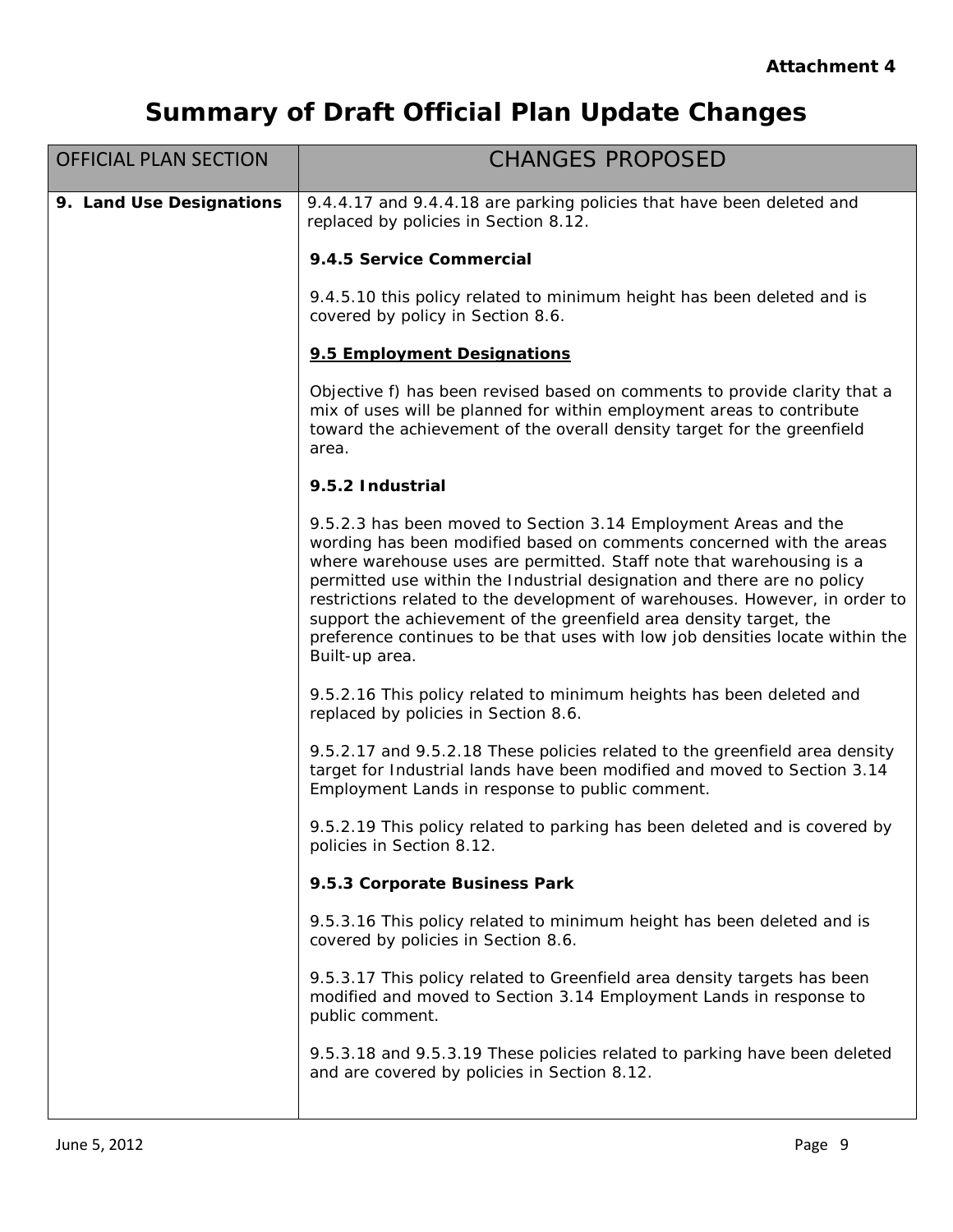| <b>OFFICIAL PLAN SECTION</b> | <b>CHANGES PROPOSED</b>                                                                                                                                                                                                                                                                                           |
|------------------------------|-------------------------------------------------------------------------------------------------------------------------------------------------------------------------------------------------------------------------------------------------------------------------------------------------------------------|
| 9. Land Use Designations     | 9.5.4 Institutional Research Park                                                                                                                                                                                                                                                                                 |
|                              | 9.5.4.6 This policy related to minimum height has been deleted and is<br>covered by policies in Section 8.6.                                                                                                                                                                                                      |
|                              | 9.5.4.7 and 9.5.4.8 These policies related to parking have been deleted and<br>are covered by policies in Section 8.12.                                                                                                                                                                                           |
|                              | 9.9 Special Study Area<br>9.9.1 Guelph Innovation District                                                                                                                                                                                                                                                        |
|                              | 9.9.1.5 has been modified and 9.9.1.6 has been added based on staff<br>review to better reflect the City's requirements prior to development<br>proceeding.                                                                                                                                                       |
|                              | 9.10 Reserve Lands                                                                                                                                                                                                                                                                                                |
|                              | Objective b) revised to indicate "long term land supply" rather than<br>"beyond the year 2031". This revision is based on comments and<br>consideration that these lands form the long-term land supply and that the<br>timing for development and servicing would be determined through a<br>secondary plan.     |
|                              | Policy 9.10.3.1 revised to delete "to 2031 and beyond" for consistency with<br>change to Objective b).                                                                                                                                                                                                            |
|                              | 9.13 Site Specific Policies<br>9.13.3 South Guelph                                                                                                                                                                                                                                                                |
|                              | Policy 9.13.3.1 for 180 Clair Road West has been corrected to include "and<br>associated institutional uses" as per the approved land use permissions for<br>that site.                                                                                                                                           |
| 10. Implementation           | 10.4 Zoning By-laws                                                                                                                                                                                                                                                                                               |
|                              | 10.4.2 This policy related to zoning with conditions has been modified<br>based on comments from MMAH to clarify that this is an enabling policy.<br>Zoning with conditions may only occur once the Province has established<br>regulations under the Planning Act for it.                                        |
|                              | 10.7 Height and Density Bonus Provisions                                                                                                                                                                                                                                                                          |
|                              | 10.7.2 ii) This policy related to what the City would consider in terms of<br>allowing bonusing has been modified to delete subsection ii) based on<br>staff's review because the inclusion of "good planning" does not add value<br>to the policy and it is inherent to City approval of a planning application. |